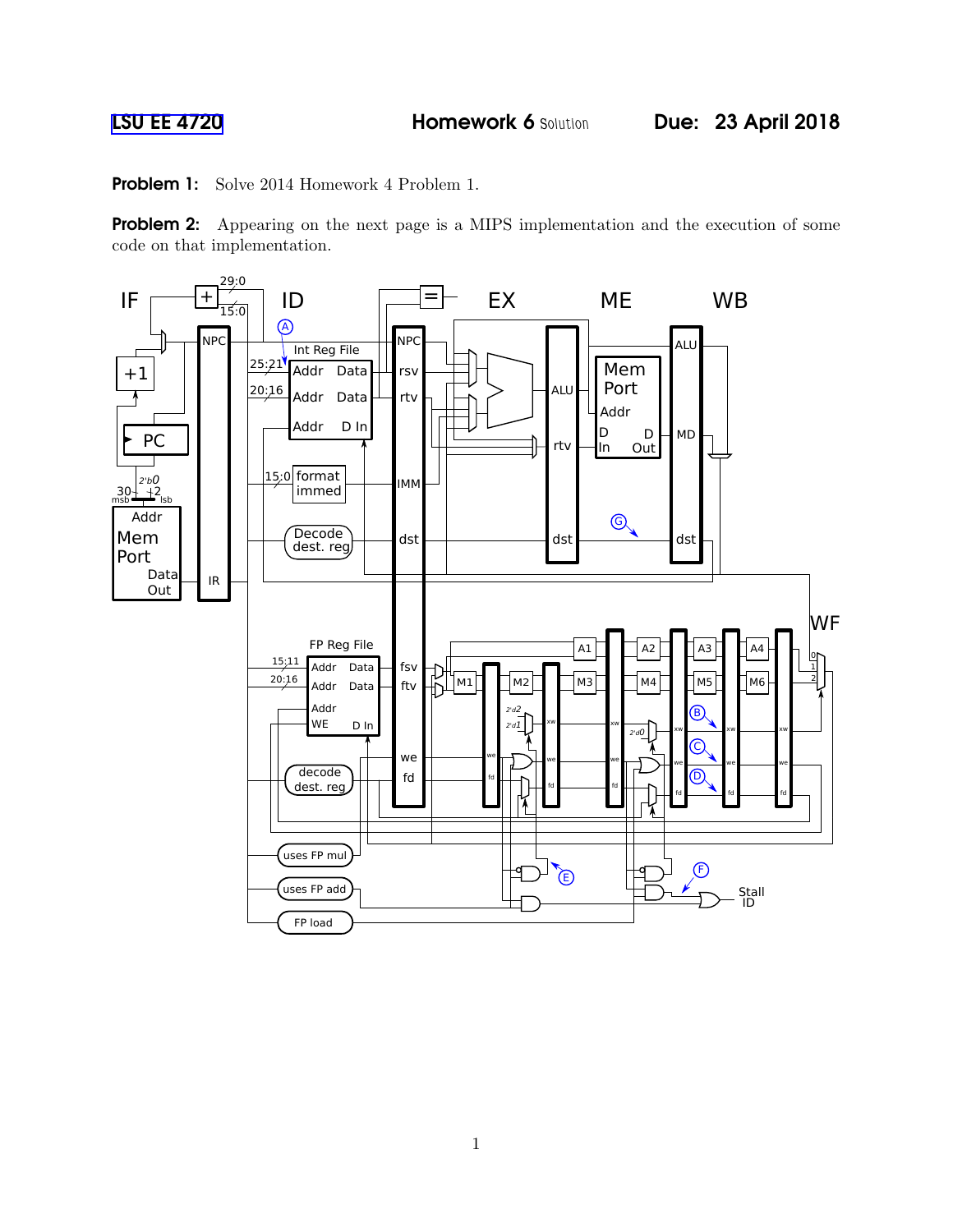(a) Wires in the implementation (on the previous page) are labeled in blue. Show the values on those wires each cycle that they are affected by the executing instructions. The values for label A are already filled in.

Solution appears below.

A common mistake for signals B, C, and D was to omit the lwc1 instructions.

Signal E is 1 when there is an add.s or similar instruction in ID that (that, not which) will enter A1 in the next cycle. Because both  $add.s$  instructions below are stalled signal  $E$  affects the respective instructions in the last cycle of the stall and so E is 1 in cycles 9 and 18 instead of 4 and 13.

Signal F stalls the pipeline if a lwc1 can't enter the pipeline due to a structural hazard at WF. This doesn't happen for the two lwc1 instructions below and so the signals are 0 in cycles 1 and 10, when the respective instructions are in ID.

Signal G carries the register number to write back into the integer register file. The only instruction below that actually writes an integer register is addi. It writes register 1 and so G is 1 in cycle 22, which is when addi is in ME.

|                    | LOOP: # Cycle        | $\Omega$ |              | 1 2 3 4 5                                                 |  |   | 6 7 8 9 10 11 12 13 14 15 16 17 18 19 20 21 22 23         |    |     |   |          |                |  |                                           |              |   |                |  |
|--------------------|----------------------|----------|--------------|-----------------------------------------------------------|--|---|-----------------------------------------------------------|----|-----|---|----------|----------------|--|-------------------------------------------|--------------|---|----------------|--|
|                    | $1$ wc1 f0, $0(r1)$  | IF ID    |              | EX ME WF                                                  |  |   |                                                           |    |     |   |          |                |  |                                           |              |   |                |  |
|                    | mul.s f1, f0, f10    |          |              | IF ID -> M1 M2 M3 M4 M5 M6 WF                             |  |   |                                                           |    |     |   |          |                |  |                                           |              |   |                |  |
|                    | add.s f2, f2, f1     |          |              |                                                           |  |   | IF -> ID -------------> A1 A2 A3 A4 WF                    |    |     |   |          |                |  |                                           |              |   |                |  |
| 1 w c 1 f 0, 4(r1) |                      |          |              |                                                           |  |   | IF -------------> ID EX ME WF                             |    |     |   |          |                |  |                                           |              |   |                |  |
|                    | mul.s f1, f0, f11    |          |              |                                                           |  |   |                                                           |    |     |   |          |                |  | IF ID -> M1 M2 M3 M4 M5 M6 WF             |              |   |                |  |
|                    | add.s f2, f2, f1     |          |              |                                                           |  |   |                                                           |    |     |   |          |                |  | IF -> ID -------------> A1 A2 A3 A4 WF    |              |   |                |  |
|                    | bne $r2$ , $r1$ LOOP |          |              |                                                           |  |   |                                                           |    |     |   |          |                |  | IF -------------> ID EX ME WB             |              |   |                |  |
|                    | addi r1, r1, 8       |          |              |                                                           |  |   |                                                           |    |     |   |          |                |  |                                           |              |   | IF ID EX ME WB |  |
|                    |                      |          |              |                                                           |  |   |                                                           |    |     |   |          |                |  |                                           |              |   |                |  |
|                    |                      |          |              |                                                           |  |   |                                                           |    |     |   |          |                |  |                                           |              |   |                |  |
|                    | # Cycle              | $\Omega$ | $\mathbf{1}$ |                                                           |  |   | 2 3 4 5 6 7 8 9 10 11 12 13 14 15 16 17 18 19 20 21 22 23 |    |     |   |          |                |  |                                           |              |   |                |  |
| A                  |                      |          | $\mathbf{1}$ |                                                           |  |   |                                                           |    |     | 1 |          |                |  |                                           |              | 2 | 1 # Sample     |  |
| B                  |                      |          |              | 0                                                         |  |   |                                                           |    |     |   | $\Omega$ | $\blacksquare$ |  |                                           | 2            |   |                |  |
| $\mathbf C$        | (Default 0)          |          |              |                                                           |  |   |                                                           |    |     |   |          |                |  |                                           |              |   |                |  |
|                    | # Cycle              |          | $0 \quad 1$  |                                                           |  |   | 2 3 4 5 6 7 8 9 10 11 12 13 14 15 16 17 18 19 20 21 22 23 |    |     |   |          |                |  |                                           |              |   |                |  |
| D                  |                      |          |              | $\Omega$                                                  |  |   |                                                           | 1. |     |   | $\Omega$ | $\overline{2}$ |  |                                           | $\mathbf{1}$ |   | 2              |  |
| Е                  | (Default 0)          |          |              |                                                           |  |   |                                                           |    |     |   |          |                |  |                                           |              |   |                |  |
|                    | # Cycle              |          | $0\quad 1$   | 2 3 4 5 6 7 8 9 10 11 12 13 14 15 16 17 18 19 20 21 22 23 |  |   |                                                           |    |     |   |          |                |  |                                           |              |   |                |  |
| F                  | (Default 0)          |          | $\Omega$     |                                                           |  |   |                                                           |    |     | 0 |          |                |  |                                           |              |   |                |  |
|                    | G (Default 0)        |          |              |                                                           |  |   |                                                           |    |     |   |          |                |  |                                           |              |   |                |  |
|                    | # Cycle              | $\Omega$ |              |                                                           |  | 5 | 6                                                         | 8  | - 9 |   |          |                |  | 10 11 12 13 14 15 16 17 18 19 20 21 22 23 |              |   |                |  |
|                    |                      |          |              |                                                           |  |   |                                                           |    |     |   |          |                |  |                                           |              |   |                |  |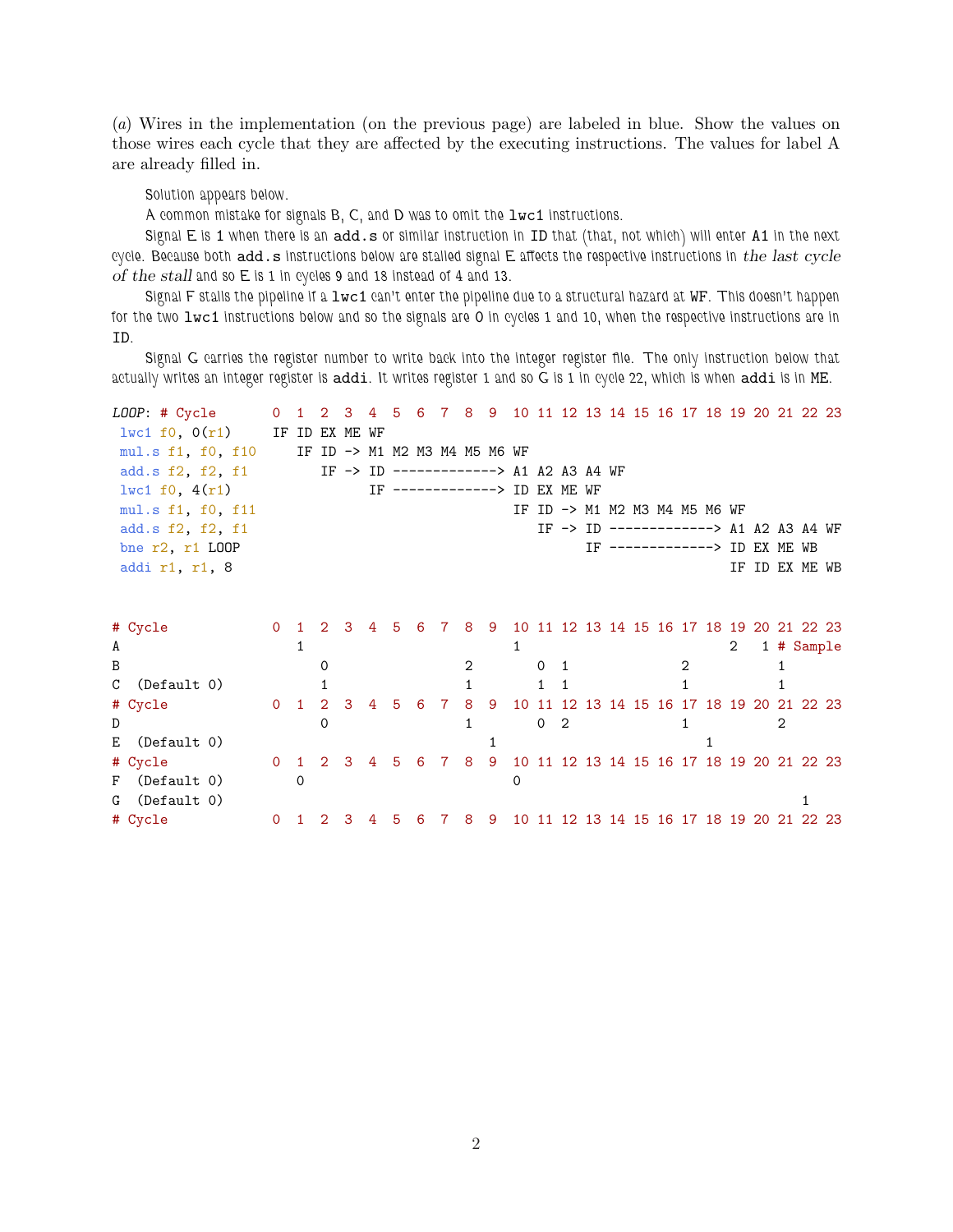(b) Schedule the code above so that it suffers fewer stalls. Register numbers can be changed but in the end the correct value must be in register f2. It is okay to add a few instructions before and after the loop. Each iteration must do the same amount of work as the original code.

Show a pipeline execution diagram for two iterations.

Two solutions appear below. The first reorganizes instructions within an iteration, but stalls six cycles per iteration. The second solution stalls just three cycles per iteration by executing the add.s instructions in the iteration after the corresponding mul.s was executed. All of the stalls in the second solution are due to structural hazards. (This is an example of software pipelining. Software pipelining was not covered in this course, though a related technique, loop unrolling, was covered.)

# SOLUTION: Easy, but not best solution.

```
LOOP: # Cycle: 0 1 2 3 4 5 6 7 8 9 10 11 12 13 14 15 16 17
lwc1 f0, 0(r1) IF ID EX ME WF FIRST ITERATION
lwc1 f5, 4(r1) IF ID EX ME WF
mul.s f1, f0, f10 IF ID M1 M2 M3 M4 M5 M6 WF<br>mul.s f6, f5, f11 IF ID M1 M2 M3 M4 M5 M6
mul.s f6, f5, f11 IF ID M1 M2 M3 M4 M5 M6 WF<br>addi r1, r1, 8 IF ID EX ME WB
add.s f2, f2, f1IF ID -------> A1 A2 A3 A4 WF
bne r1, r2, LOOP IF ----> ID EX ME WB
add.s f2, f2, f6 IF ID ----> A1 A2 A3 A4 WF
LOOP: # Cycle: 0 1 2 3 4 5 6 7 8 9 10 11 12 13 14 15 16 17 18 19 20 21 22 23 24 25 26 27 28 29 30 31 32
lwc1 f0, 0(r1) THE ----> ID EX ME WF SECOND ITERATION
lwc1 f5, 4(r1) IF ID -> EX ME WF
mul.s f1, f0, f10 IF -> ID M1 M2 M3 M4 M5 M6 WF
mul.s f6, f5, f11 IF ID M1 M2 M3 M4 M5 M6 WF
addi r1, r1, 8 IF ID EX ME WB
add.s f2, f2, f1 IF ID ------> A1 A2 A3 A4 WF <br>
bne r1, r2, LOOP IF -------> ID EX ME WB
                                                    IF -------> ID EX ME WB
add.s f2, f2, f6 IF ID ----> A1 A2 A3 A4 WF
LOOP: # Cycle: 0 1 2 3 4 5 6 7 8 9 10 11 12 13 14 15 16 17 18 19 20 21 22 23 24 25 26 27 28 29 30 31 32
lwc1 f0, 0(r1) THIRD ITERATION l if ---> ID EX ME WF
```
Better solution on next page.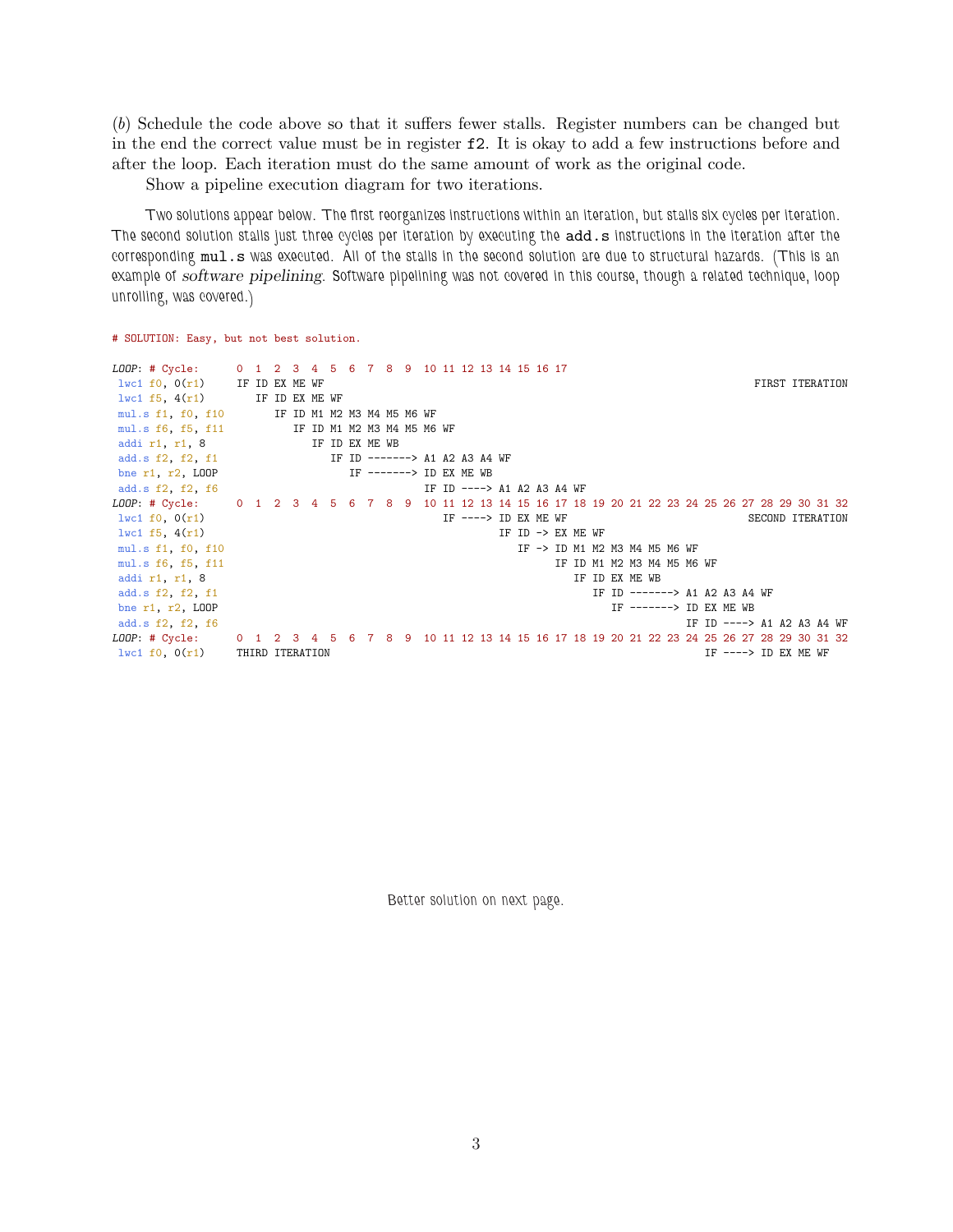# Prologue Code. Performs first iteration (except for adds). lwc1 f0, 0(r1) lwc1 f5, 4(r1) mul.s f1, f0, f10 mul.s f6, f5, f11 addi r1, r1, 8 addi r2, r2, 8 # Increment because branch now checks r2 after r1 is incremented. LOOP: # Cycle: 0 1 2 3 4 5 6 7 8 9 10 11 12 13 14 15 16 17 18 19 20 21  $l$ wc1 f0, 0(r1) IF ID EX ME WF FIRST ITERATION add.s f2, f2, f1 IF ID A1 A2 A3 A4 WF  $l$ wc1 f5, 4(r1) IF ID EX ME WF addi r1, r1, 8 IF ID EX ME WB mul.s f1, f0, f10 IF ID M1 M2 M3 M4 M5 M6 WF add.s f2, f2, f6 IF ID A1 A2 A3 A4 WF bne r1, r2, LOOP IF ID EX ME WB mul.s f6, f5, f11 IF ID M1 M2 M3 M4 M5 M6 WF LOOP: # Cycle: 0 1 2 3 4 5 6 7 8 9 10 11 12 13 14 15 16 17 18 19 20 21 22 23 24 25 26  $l$ wc1 f0,  $0(r1)$  IF ID -> EX ME WF add.s f2, f2, f1  $IF \rightarrow ID$  A1 A2 A3 A4 WF  $l$ wc1 f5, 4(r1) IF ID ----> EX ME WF addi r1, r1, 8 IF ----> ID EX ME WB mul.s f1, f0, f10 IF ----> ID EX ME WB mul.s f1, f0, f10 IF ID M1 M2 M3 M4 M5 M6 WF add.s f2, f2, f6 IF ID A1 A2 A3 A4 WF bne r1, r2, LOOP IF ID EX ME WB mul.s f6, f5, f11 SECOND ITERATION **IF ID M1 M2 M3 M4 M5 M6 WF** LOOP: # Cycle: 0 1 2 3 4 5 6 7 8 9 10 11 12 13 14 15 16 17 18 19 20 21 22 23 24 25 26  $l$ wc1 f0, 0(r1) IF ID -> EX ME WF

# SOLUTION: Better solution: avoid more stalls by executing add.s's in next iteration.

# Epilogue Code: Performs add.s's for last iteration add.s f2, f2, f1 add.s f2, f2, f6